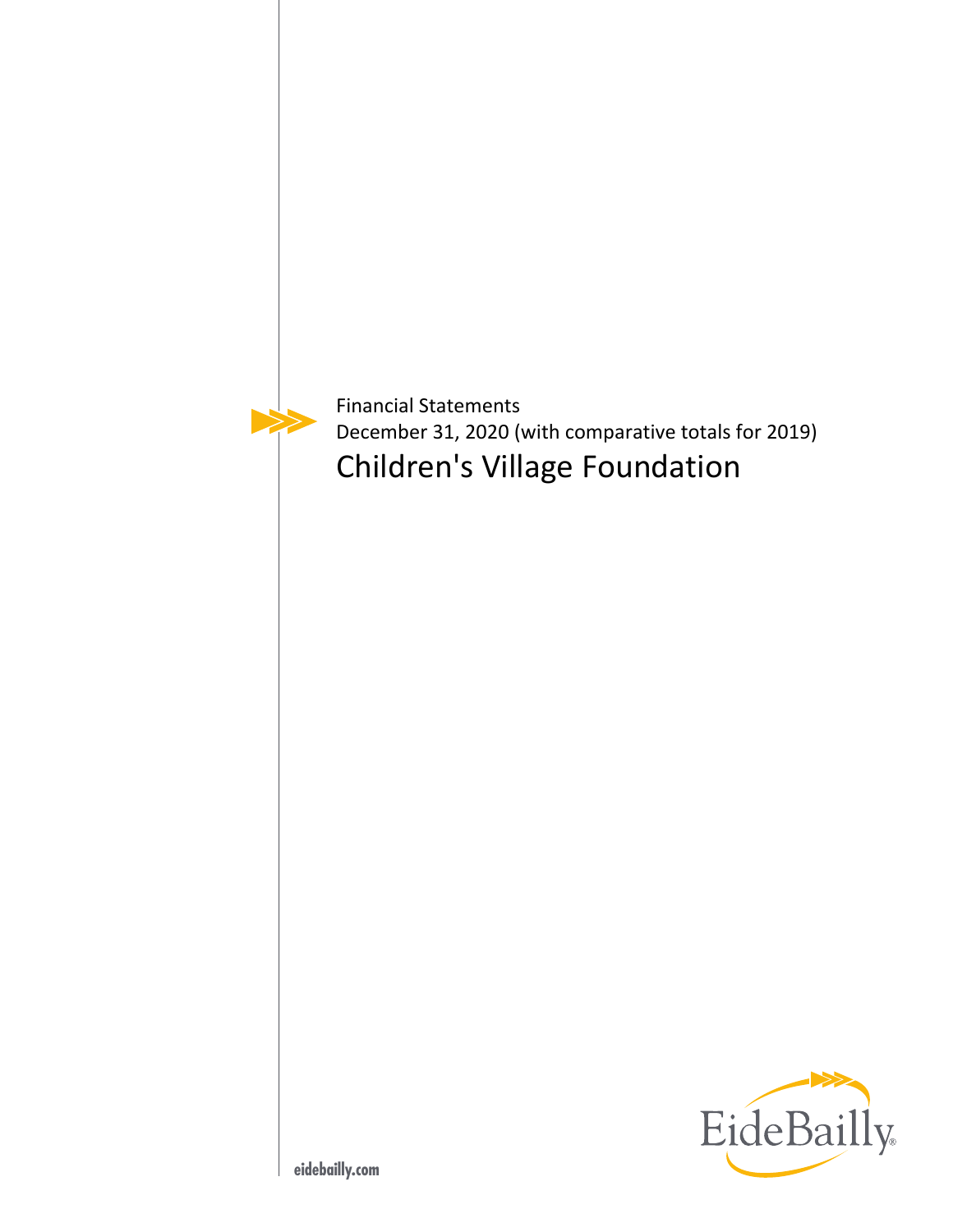| <b>Financial Statements</b> |  |
|-----------------------------|--|
|                             |  |
|                             |  |
|                             |  |
|                             |  |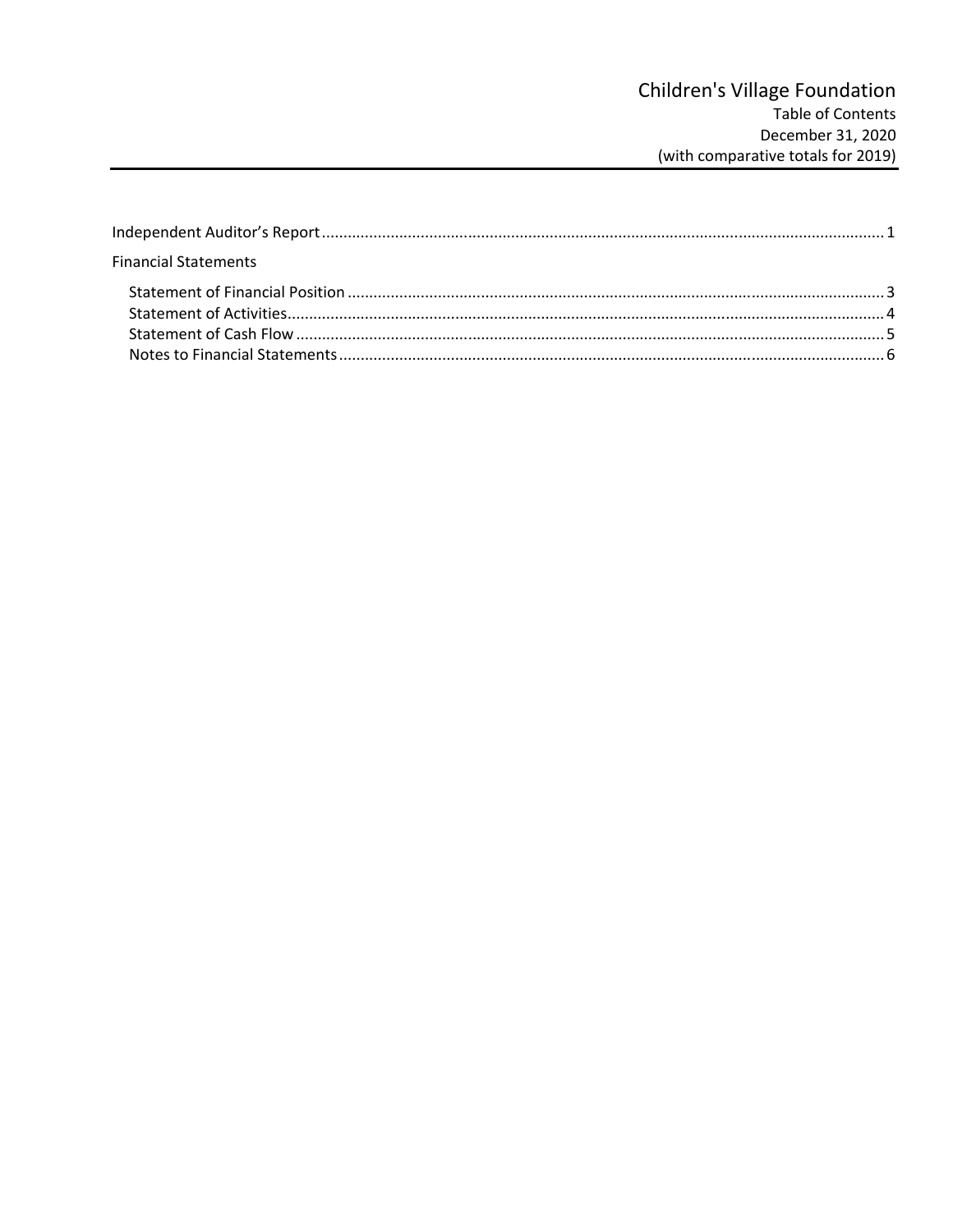

**CPAs & BUSINESS ADVISORS** 

#### **Independent Auditor's Report**

The Board of Directors Children's Village Foundation Fargo, North Dakota

#### **Report on the Financial Statements**

We have audited the accompanying financial statements of Children's Village Foundation (Foundation), which comprise the statement of financial position as of December 31, 2020, and the related statement of activities and cash flows for the year then ended, and the related notes to the financial statements.

#### **Management's Responsibility for the Financial Statements**

Management is responsible for the preparation and fair presentation of these financial statements in accordance with accounting principles generally accepted in the United States of America; this includes the design, implementation, and maintenance of internal control relevant to the preparation and fair presentation of financial statements that are free from material misstatement, whether due to fraud or error.

#### **Auditor's Responsibility**

Our responsibility is to express an opinion on these financial statements based on our audit. We conducted our audit in accordance with auditing standards generally accepted in the United States of America. Those standards require that we plan and perform the audit to obtain reasonable assurance about whether the financial statements are free from material misstatement.

An audit involves performing procedures to obtain audit evidence about the amounts and disclosures in the financial statements. The procedures selected depend on the auditor's judgment, including the assessment of the risks of material misstatement of the financial statements, whether due to fraud or error. In making those risk assessments, the auditor considers internal control relevant to the entity's preparation and fair presentation of the financial statements in order to design audit procedures that are appropriate in the circumstances, but not for the purpose of expressing an opinion on the effectiveness of the entity's internal control. Accordingly, we express no such opinion. An audit also includes evaluating the appropriateness of accounting policies used and the reasonableness of significant accounting estimates made by management, as well as evaluating the overall presentation of the financial statements.

We believe that the audit evidence we have obtained is sufficient and appropriate to provide a basis for our audit opinion.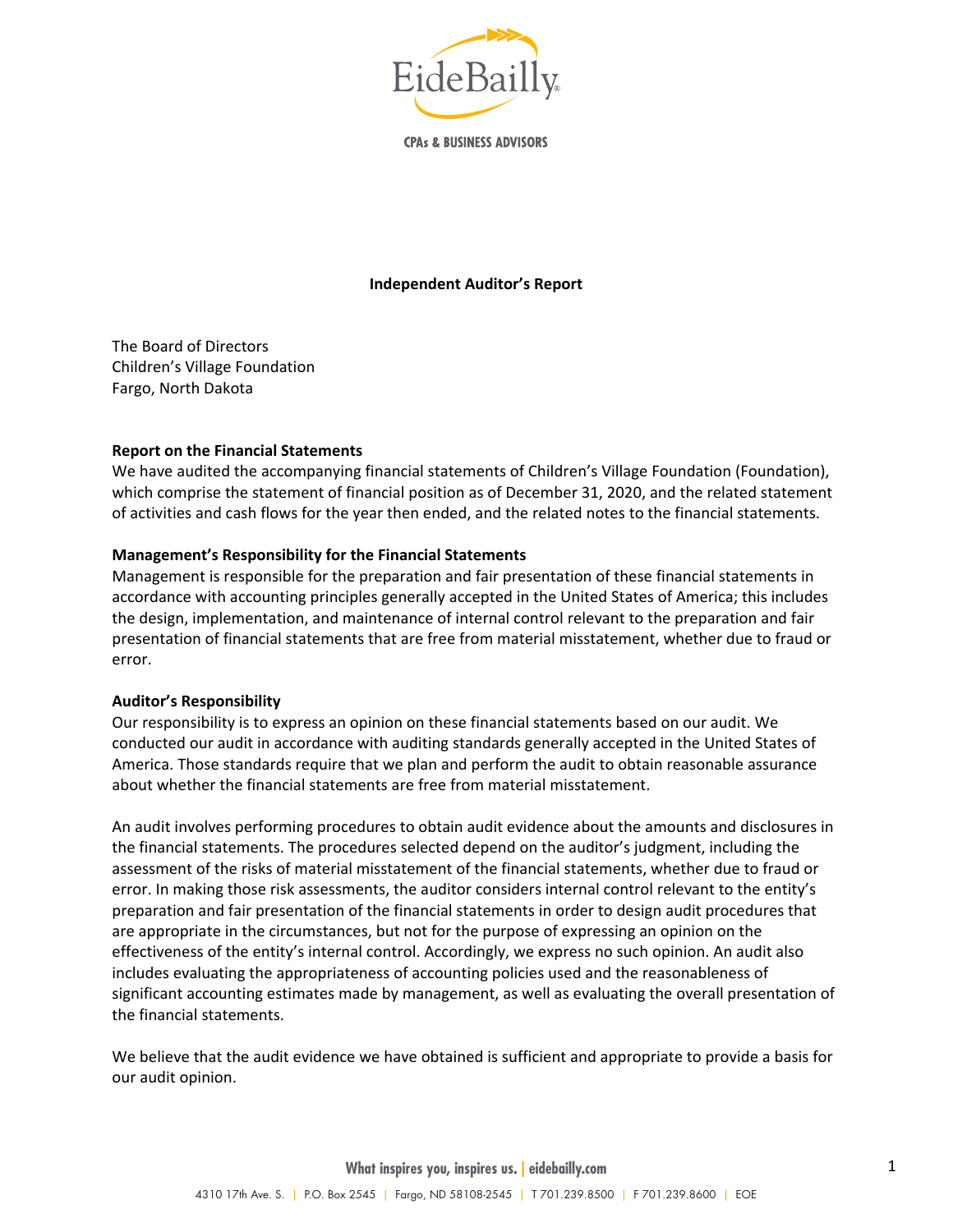## **Opinion**

In our opinion, the financial statements referred to above present fairly, in all material respects, the financial position of Children's Village Foundation as of December 31, 2020, and the changes in its net assets and its cash flows for the year then ended in accordance with accounting principles generally accepted in the United States of America.

## **Report on Summarized Comparative Information**

We have previously audited the Children's Village Foundation's 2019 financial statements, and we expressed an unmodified audit opinion on those audited financial statements in our report dated July 28, 2020. In our opinion, the summarized comparative information presented herein as of and for the year ended December 31, 2019 is consistent, in all material respects, with the audited financial statements from which it has been derived.

Gede Saelly LLP

Fargo, North Dakota June 11, 2021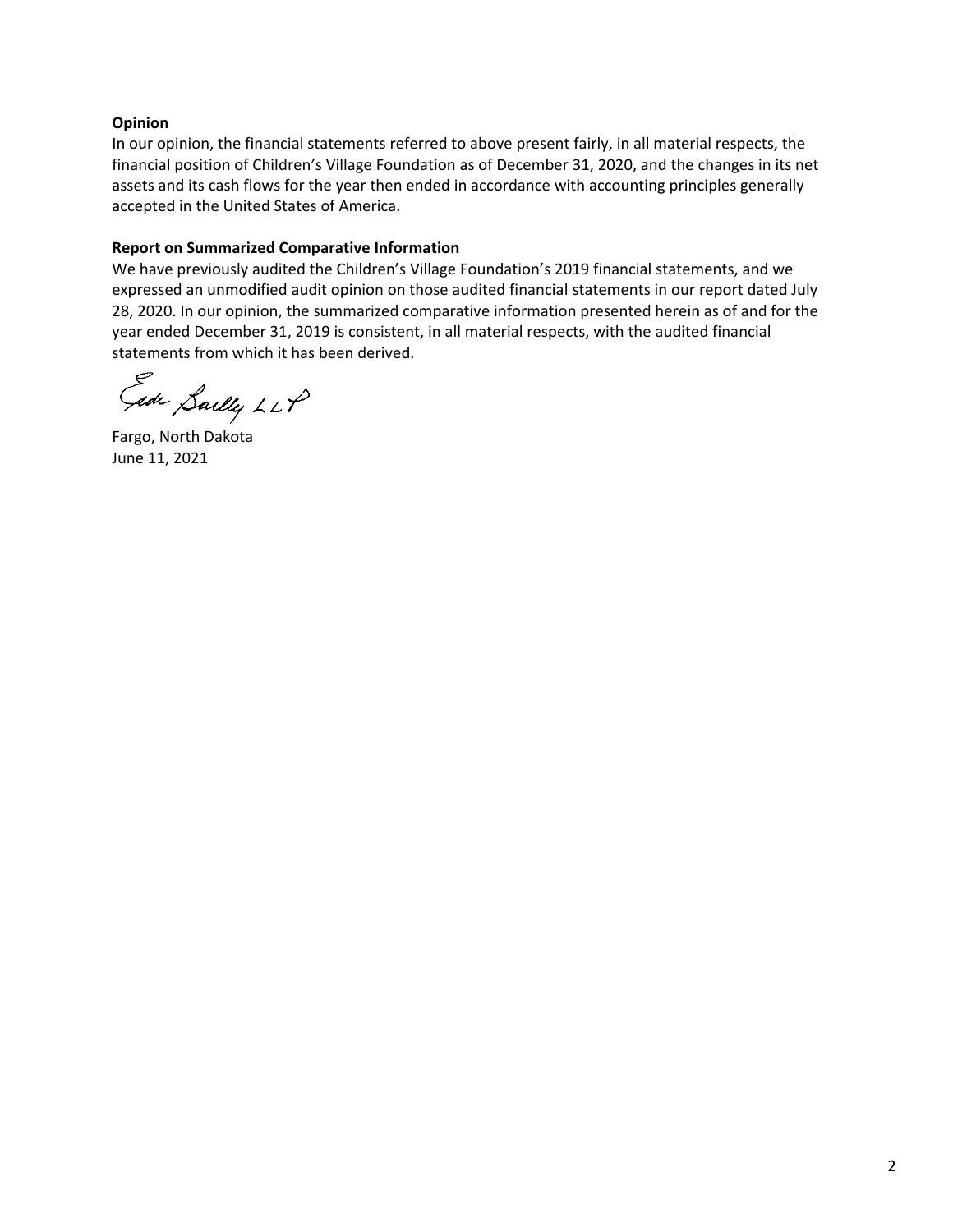|                                                    | 2020               | 2019            |
|----------------------------------------------------|--------------------|-----------------|
| Assets                                             |                    |                 |
| Cash and cash equivalents                          | $\zeta$<br>186,137 | \$<br>322,479   |
| Marketable securities                              |                    |                 |
| Marketable securities                              | 3,542,719          | 3,178,632       |
| Marketable securities-annuity reserve              | 219,566            | 195,082         |
|                                                    | 3,762,285          | 3,373,714       |
| Investments, at cost                               | 214,000            | 214,000         |
| Receivables                                        |                    |                 |
| Note receivable from Village Family Service Center | 2,203,133          | 2,203,133       |
| Interest and dividends receivable                  | 10,653             | 10,653          |
| Other                                              | 116,504            | 5,000           |
|                                                    | 2,330,290          | 2,218,786       |
| Land and improvements held for sale                | 716,436            | 917,962         |
| <b>Total assets</b>                                | -\$<br>7,209,148   | \$<br>7,046,941 |
| Liabilities and Net Assets                         |                    |                 |
| Liabilities                                        |                    |                 |
| Annuities payable                                  | \$<br>35,024       | \$<br>30,397    |
| Water rights payable                               | 119,329            | 119,329         |
| Due to Village Family Service Center               | 467,721            | 455,739         |
| <b>Total liabilities</b>                           | 622,074            | 605,465         |
| <b>Net Assets</b>                                  |                    |                 |
| Without donor restrictions                         | 4,474,573          | 4,456,639       |
| With donor restrictions                            |                    |                 |
| Purpose restriction, children's services           | 1,770,798          | 1,658,134       |
| Perpetual in nature                                | 341,703            | 326,703         |
|                                                    |                    |                 |
|                                                    | 2,112,501          | 1,984,837       |
| Total net assets                                   | 6,587,074          | 6,441,476       |
| Total liabilities and net assets                   | 7,209,148          | 7,046,941       |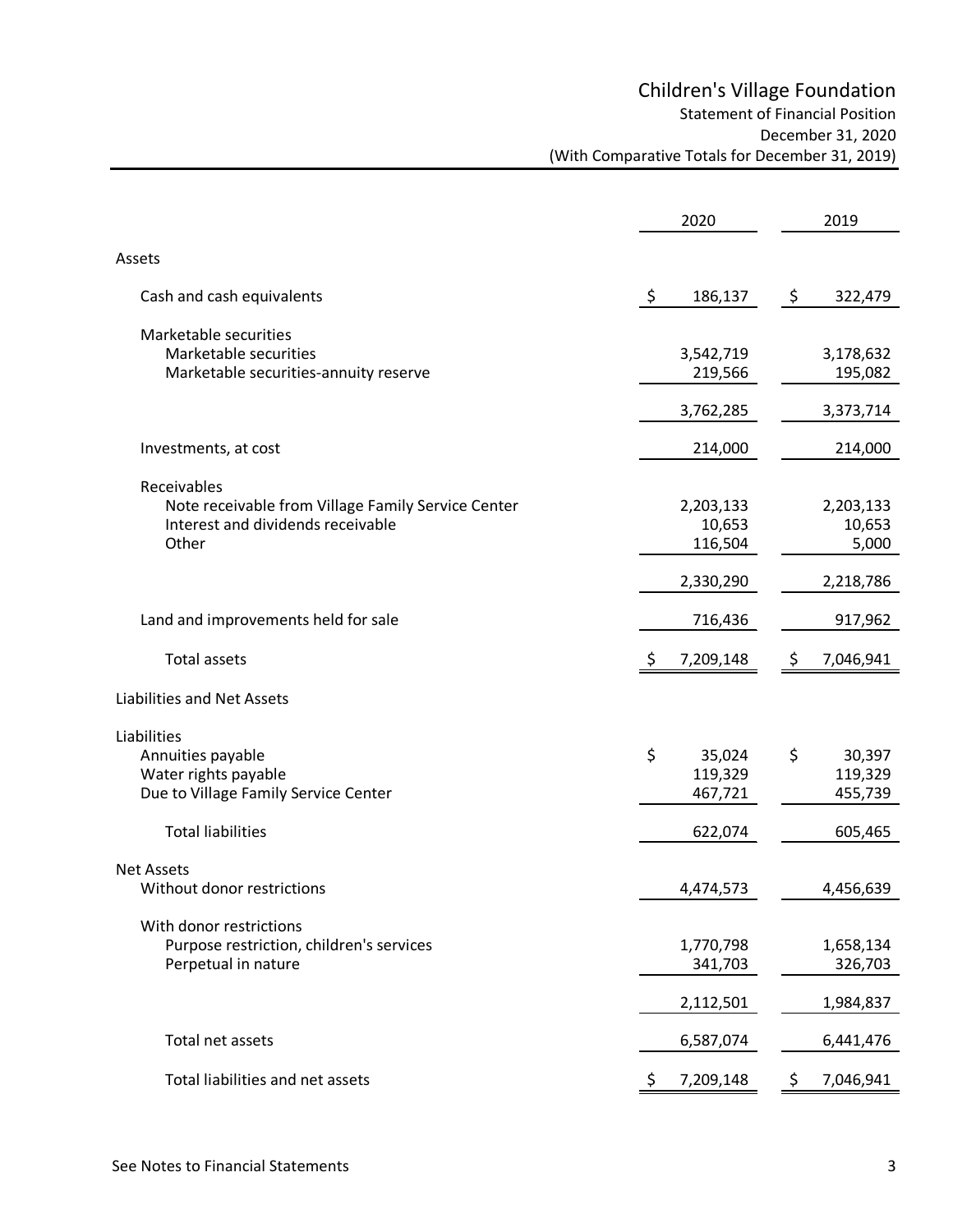# Children's Village Foundation

Statement of Activities

Year Ended December 31, 2020

(With Comparative Totals for Year Ended December 31, 2019)

|                                                                                                                                                 |                                      |                                     |                            |                                |                                     | Total |                                      |
|-------------------------------------------------------------------------------------------------------------------------------------------------|--------------------------------------|-------------------------------------|----------------------------|--------------------------------|-------------------------------------|-------|--------------------------------------|
|                                                                                                                                                 | <b>Without Donor</b><br>Restrictions |                                     | With Donor<br>Restrictions |                                | 2020                                |       | 2019                                 |
| Net investment return<br>Contributions<br>Change in value of split-interest agreements<br>Miscellaneous<br>Net assets released from restriction | \$                                   | 343,411<br>(4,627)<br>35,897        | \$                         | 35,897<br>127,664<br>(35, 897) | \$<br>379,308<br>127,664<br>(4,627) | \$    | 381,292<br>128,592<br>(4,275)<br>111 |
| Total revenue, gains, and support                                                                                                               |                                      | 374,681                             |                            | 127,664                        | 502,345                             |       | 505,720                              |
| Program services<br>Support of the Village's activities<br>Management and general<br>Professional fees<br>Real estate taxes<br>Miscellaneous    |                                      | 250,003<br>19,200<br>3,766<br>2,252 |                            |                                | 250,003<br>19,200<br>3,766<br>2,252 |       | 224,432<br>75,141<br>61,593<br>3,288 |
| Total management and general expenses<br>Losses<br>Impairment loss on land held for sale<br>Loss on sale of land                                |                                      | 25,218<br>11,696<br>69,830          |                            |                                | 25,218<br>11,696<br>69,830          |       | 140,022<br>415,269                   |
| <b>Total losses</b>                                                                                                                             |                                      | 81,526                              |                            |                                | 81,526                              |       | 415,269                              |
| Total expenses and losses                                                                                                                       |                                      | 356,747                             |                            |                                | 356,747                             |       | 779,723                              |
| Change in Net Assets                                                                                                                            |                                      | 17,934                              |                            | 127,664                        | 145,598                             |       | (274,003)                            |
| Net Assets, Beginning of Year                                                                                                                   |                                      | 4,456,639                           |                            | 1,984,837                      | 6,441,476                           |       | 6,715,479                            |
| Net Assets, End of Year                                                                                                                         | Ş.                                   | 4,474,573                           | \$.                        | 2,112,501                      | \$<br>6,587,074                     | \$    | 6,441,476                            |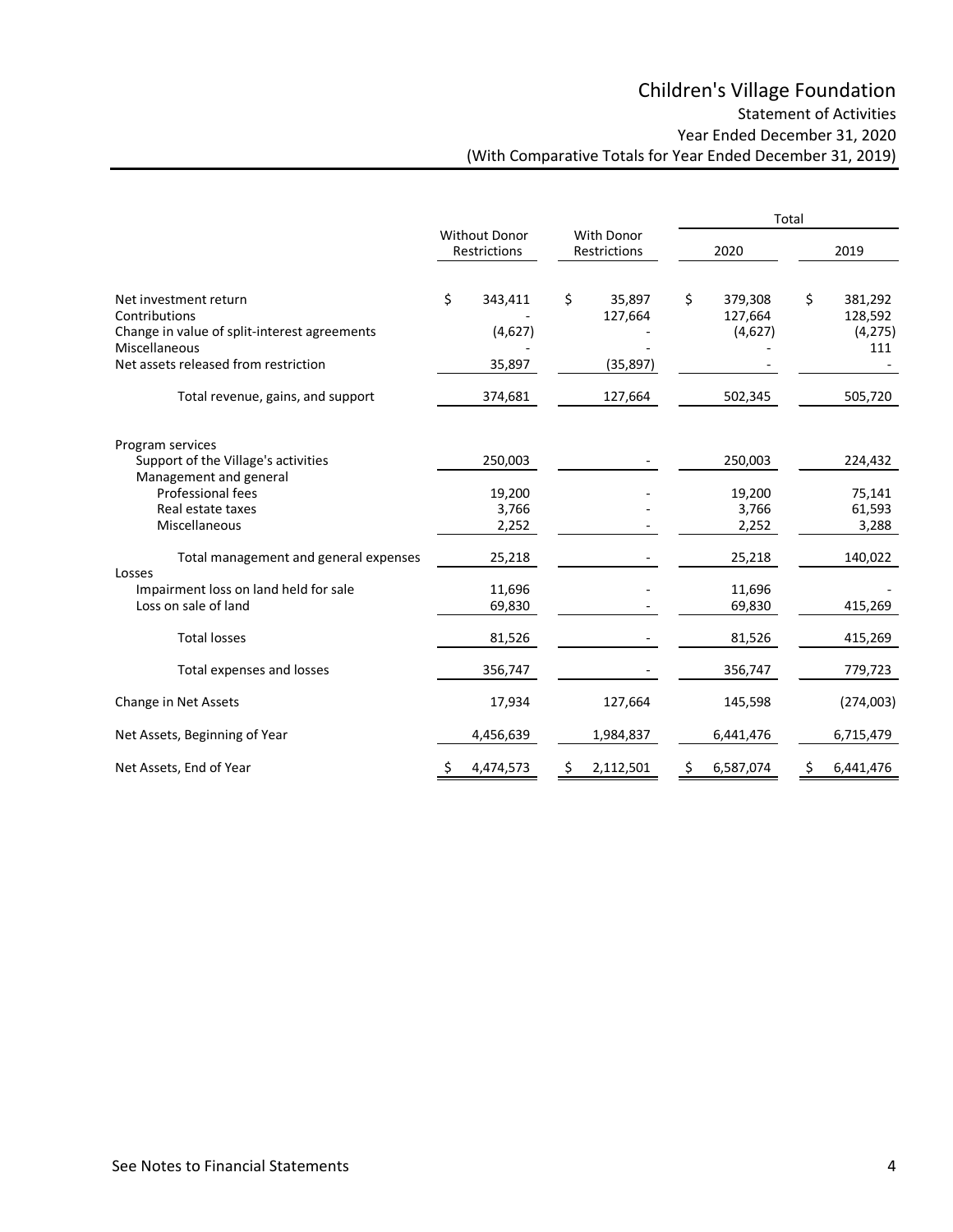# Children's Village Foundation

Statement of Cash Flow

Year Ended December 31, 2020

(With Comparative Totals for Year Ended December 31, 2019)

| 2020                                                                                                                                                                                                                                      | 2019                             |
|-------------------------------------------------------------------------------------------------------------------------------------------------------------------------------------------------------------------------------------------|----------------------------------|
| <b>Operating Activities</b><br>\$<br>\$<br>Change in net assets<br>145,598                                                                                                                                                                | (274,003)                        |
| Adjustments to reconcile change in net assets to net<br>cash flows from (used for) operating activities<br>Change in unrealized losses and gains on investments<br>(282,002)<br>Realized gains and dividends on investments<br>(124, 075) | (295, 415)<br>(93, 482)          |
| Impairment loss on land held for sale<br>11,696<br>Loss on sale of land and improvements held for sale<br>69,830                                                                                                                          | 415,269                          |
| Contributions restricted for endowment<br>(15,000)<br>Change in value of split-interest agreements<br>4,627<br>Changes in operating assets and liabilities                                                                                | (24, 898)<br>4,275               |
| Accounts receivable<br>(111,504)<br>Due to Village Family Service Center<br>11,982<br>Water rights payable                                                                                                                                | (5,888)<br>45,451<br>(86, 341)   |
| (288, 848)<br>Net Cash Used For Operating Activities                                                                                                                                                                                      | (315,032)                        |
| <b>Investing Activities</b><br>Purchase of investment securities<br>(259, 271)<br>Proceeds from sale and maturity of investment securities<br>276,777<br>Proceeds from land and improvements held for sale<br>120,000                     | (767, 686)<br>367,109<br>923,344 |
| Net Cash From Investing Activities<br>137,506                                                                                                                                                                                             | 522,767                          |
| <b>Financing Activity</b><br>Contributions restricted for endowment<br>15,000                                                                                                                                                             | 24,898                           |
| Net Change in Cash and Cash Equivalents<br>(136, 342)                                                                                                                                                                                     | 232,633                          |
| Cash and Cash Equivalents, Beginning of Year<br>322,479                                                                                                                                                                                   | 89,846                           |
| Cash and Cash Equivalents, End of Year<br>186,137                                                                                                                                                                                         | 322,479                          |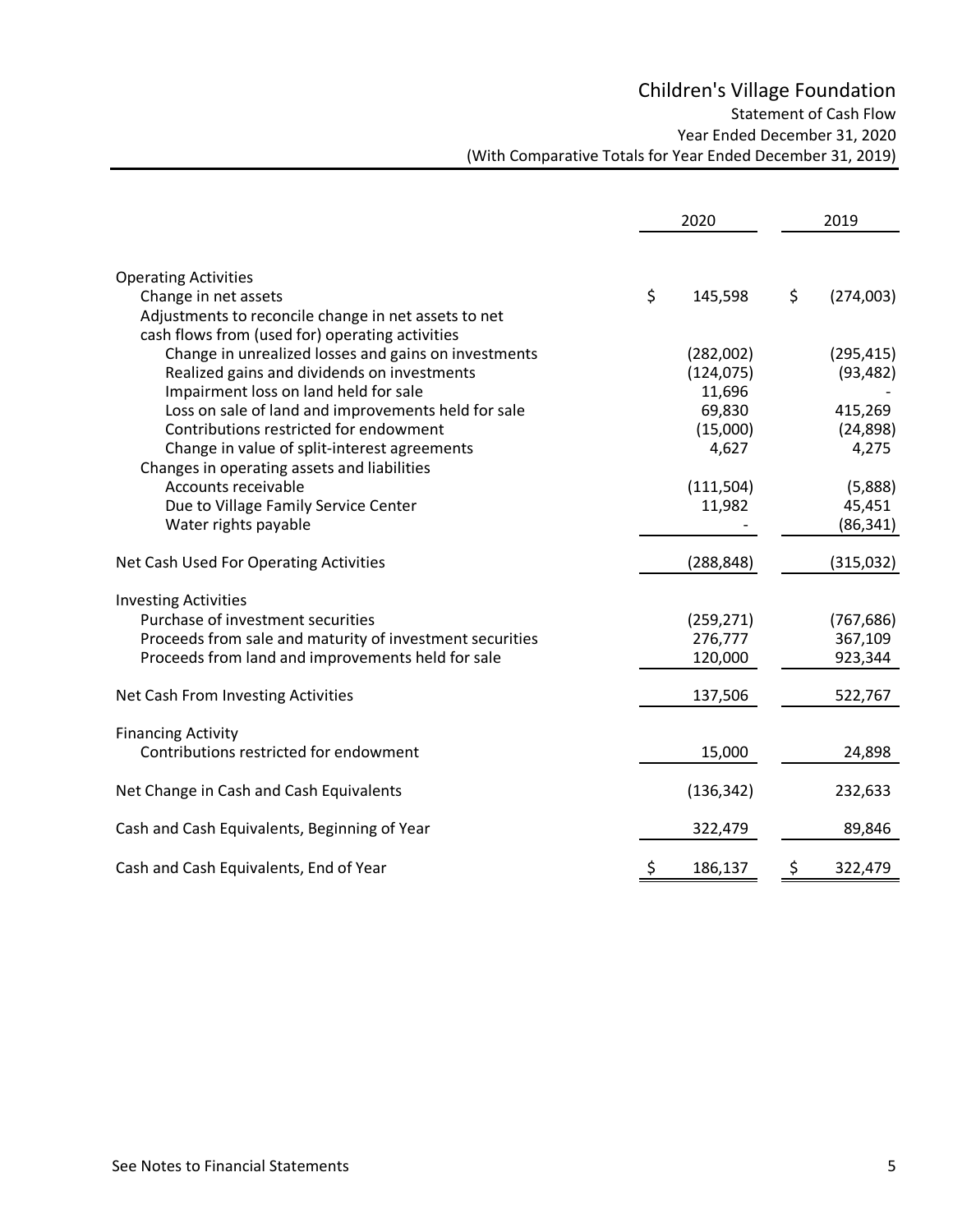# **Note 1 ‐ Organization and Summary of Significant Accounting Policies**

## **Organization**

The Children's Village Foundation (Foundation) is organized as a nonprofit corporation under the laws of the state of North Dakota.

The Foundation was created for the purpose of providing permanent support for the activities and programs of The Village Family Service Center (Village).

## **Comparative Financial Information**

The accompanying financial statements include certain prior‐year summarized comparative information in total but not by net asset class. Such information does not include sufficient detail to constitute a presentation in conformity with accounting principles generally accepted in the United States of America (GAAP). Accordingly, such information should be read in conjunction with our audited financial statements for the year ended December 31, 2019, from which the summarized information was derived.

#### **Estimates**

The preparation of financial statements in conformity with generally accepted accounting principles requires management to make estimates and assumptions that affect the reported amounts of assets and liabilities at the date of the financial statements and the reported amounts of revenues and expenses during the reporting period. Actual results could differ from those estimates and those differences could be material.

## **Income Taxes**

The Foundation is annually required to file a Return of Organization Exempt from Income Tax (Form 990) with the Internal Revenue Service (IRS). In addition, the Foundation is subject to income tax on net income that is derived from business activities that are unrelated to its exempt purposes. The Foundation has determined it is not subject to unrelated business income tax and has not filed an Exempt Organization Business Income Tax Return (Form 990‐T) with the IRS.

The Foundation believes that it has appropriate support for any tax positions taken affecting its annual filing requirements, and as such, does not have any uncertain tax positions that are material to the financial statements. The Foundation would recognize future accrued interest and penalties related to unrecognized tax benefits and liabilities in income tax expense if such interest and penalties are incurred.

## **Cash and Cash Equivalents**

The Foundation considers cash and all highly liquid investments with an original maturity of three months or less when purchased, and which are neither held for nor restricted by donors for long-term purposes, to be cash and cash equivalents.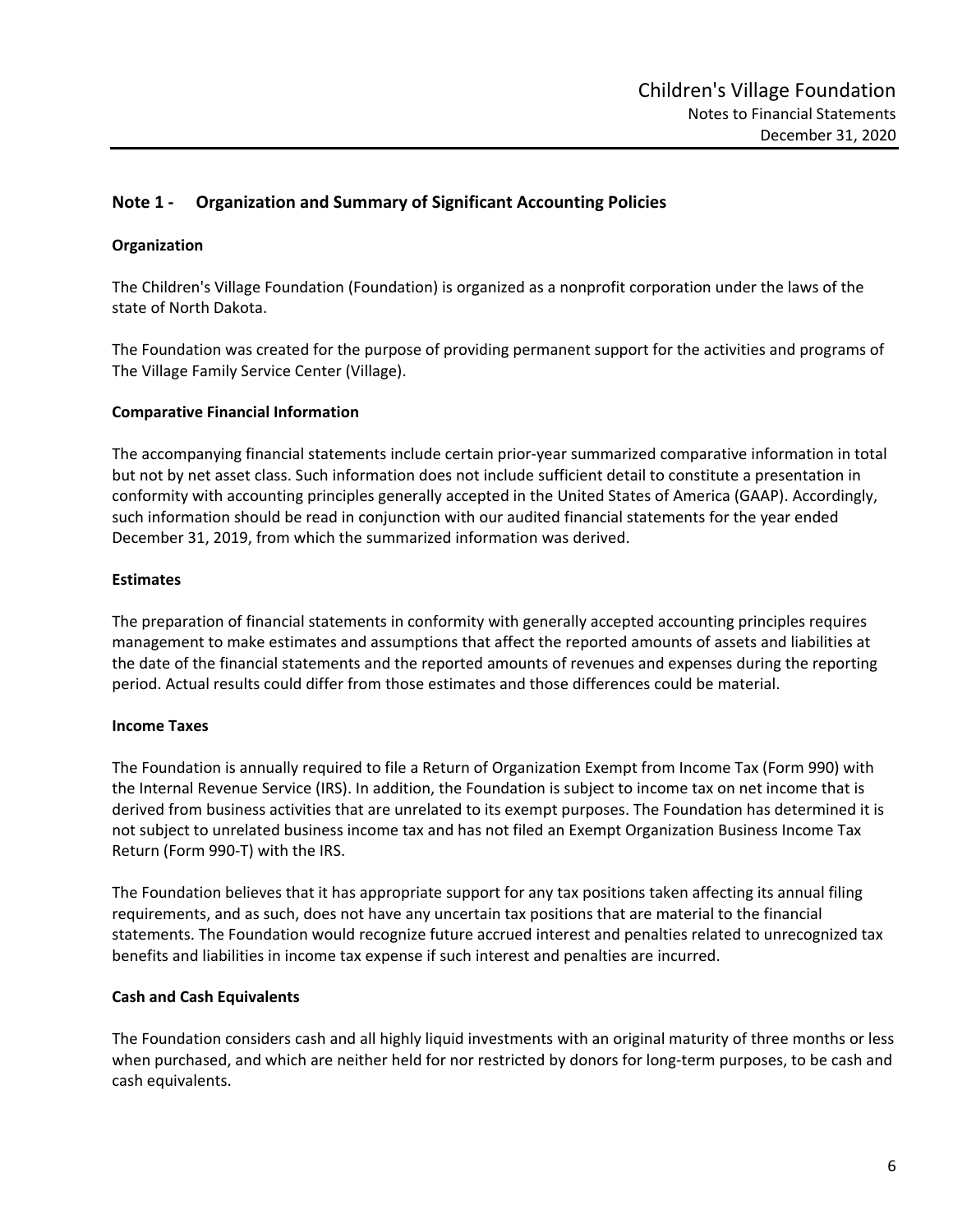## **Investments**

Investments in marketable securities are recorded at cost, or if donated, at fair value on the date of donation. Thereafter, investments with readily determinable fair values are reported at their fair values in the statement of financial position. Net investment return is reported in the statement of activities and consists of interest and dividend income, realized and unrealized capital gains and losses, less investment management and custodial fees.

Other investments without readily determinable fair values are stated at cost and adjusted for any observable price changes in orderly transactions of identical securities or similar securities of the same user, and are evaluated for impairment annually, or more frequently upon the occurrence of an event or when circumstances indicate that the amount of the investment is greater than its fair value. As of December 31, 2020 and 2019, the value of the real estate investments are not considered impaired.

## **Land and Improvements Held for Sale**

Land and improvements held for sale represents land and improvements that were recorded at fair value at the date of donation. Land and improvements held for sale are no longer depreciated, but instead analyzed for impairment. The Foundation considers whether indicators of impairment are present and performs the necessary analysis to determine if the carrying values of assets are appropriate. An impairment of \$11,696 and \$0 was recognized for the years ended December 31, 2020 and 2019, respectively.

## **Charitable Gift Annuities**

Under charitable gift annuity contracts, the Foundation receives immediate and unrestricted title to contributed assets and agrees to make fixed recurring payments over the stipulated period. Contributed assets are recorded at fair value on the date of receipt. The related liability for future payments to be made to the specified beneficiaries is recorded at fair value using present value techniques and risk‐adjusted discount rates designed to reflect the assumptions market participants would use in pricing the liability. The excess of contributed assets over the annuity liability is recorded as a contribution without donor restrictions. In subsequent years, the liability for future payments to the donor is reduced by payments made to the donor and is adjusted to reflect changes in the fair value of the liability at the end of the year. Upon termination of the annuity contract, the remaining liability is removed and recognized as income. The estimated present value of future payments to be made under these agreements totals \$35,024 and \$30,397 at December 31, 2020 and 2019.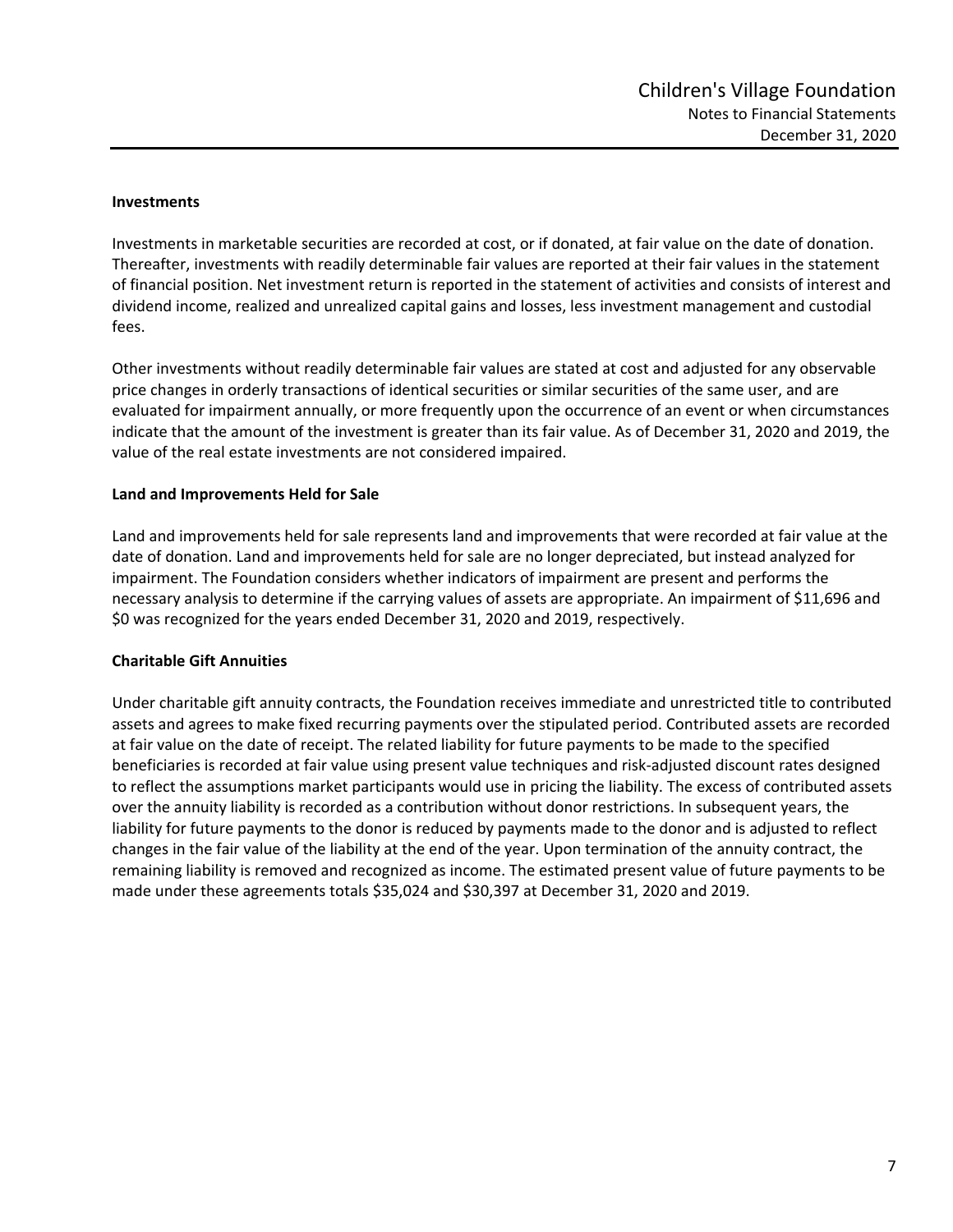#### **Net Assets**

Net assets, revenues, gains, and losses are classified based on the existence or absence of donor or grantor‐ imposed restrictions. Accordingly, net assets and changes therein are classified and reported as follows:

*Net Assets Without Donor Restrictions* – Net assets available for use in general operations and not subject to donor (or certain grantor) restrictions.

*Net Assets With Donor Restrictions* – Net assets subject to donor (or certain grantor) imposed restrictions. Some donor‐imposed restrictions are temporary in nature, such as those that will be met by the passage of time or other events specified by the donor. Other donor‐imposed restrictions are perpetual in nature, where the donor stipulates that resources be maintained in perpetuity. The Foundation reports contributions restricted by donors as increases in net assets with donor restrictions if they are received with donor stipulations that limit the use of the donated assets. When a donor restriction expires, that is, when a stipulated time restriction ends or purpose restriction is accomplished, net assets with donor restrictions are reclassified to net assets without donor restrictions and reported in the statements of activities as net assets released from restrictions. Donor‐imposed restrictions are released when a restriction expires, that is, when the stipulated time has elapsed, when the stipulated purpose for which the resource was restricted has been fulfilled, or both.

#### **Revenue and Revenue Recognition**

Contributions are recognized when cash, securities or other assets, an unconditional promise to give, or notification of a beneficial interest is received. Conditional promises to give, that is, those with a measurable performance or other barrier, and a right of return, are not recognized until the conditions on which they depend have been substantially met.

## **Functional Allocation of Expenses**

The costs of program and supporting services activities have been summarized on a functional basis in the statements of activities. Also included in the statement of activities is the natural classification detail of expenses by function. The expenses are generally directly attributable to a functional category with no significant allocations between program service activities and supporting service activities occurring.

## **Subsequent Events**

The Foundation has evaluated subsequent events through June 11, 2021, the date which the financial statements were available to be issued.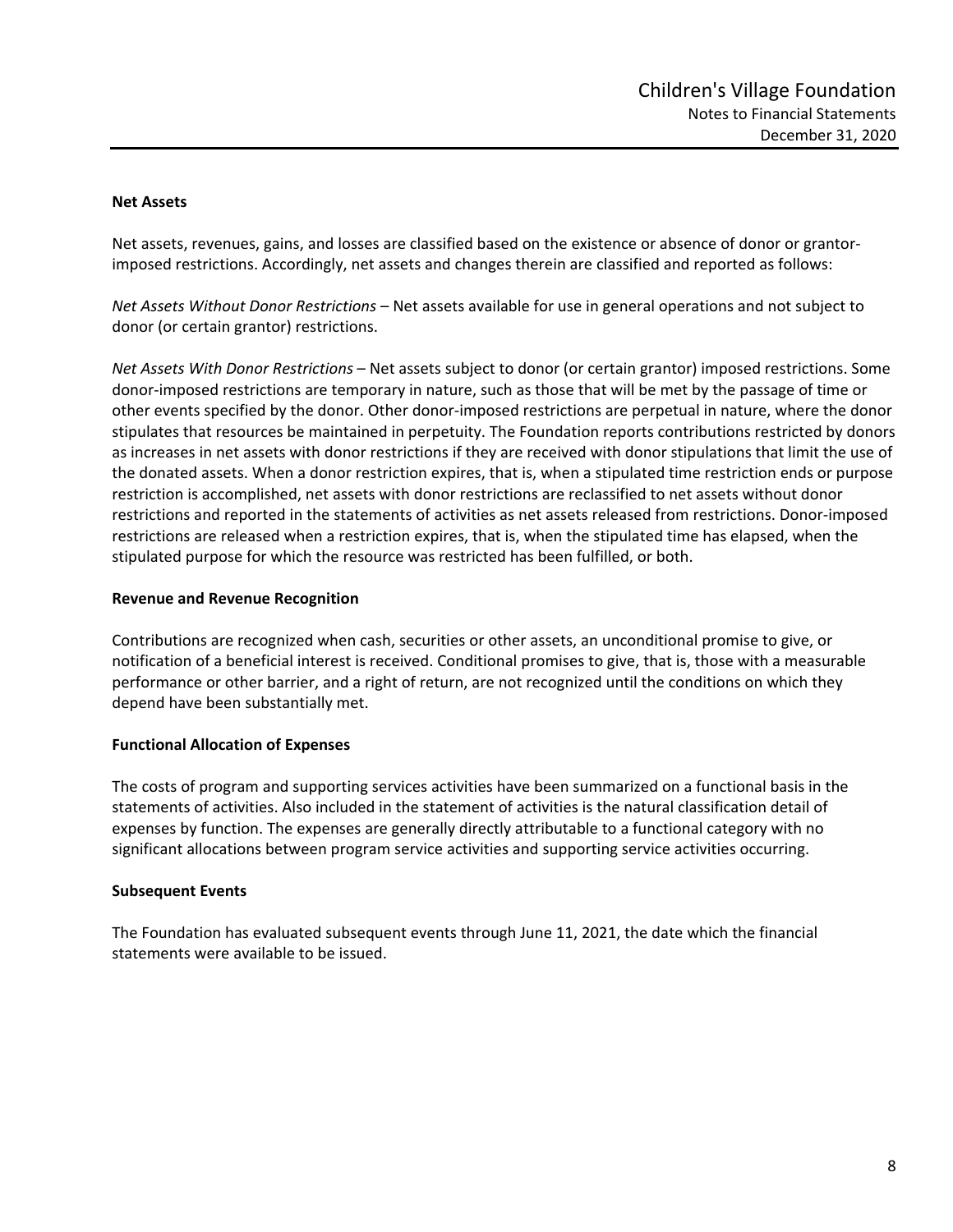# **Note 2 ‐ Liquidity and Availability**

Financial assets available for general expenditure, that is, without donor or other restrictions limiting their use, within one year of the statement of financial position date, comprise the following at December 31, 2020 and 2019:

|                                                               | 2020          | 2019          |
|---------------------------------------------------------------|---------------|---------------|
| <b>Financial Assets</b>                                       |               |               |
| Cash and cash equivalents                                     | \$<br>186,137 | \$<br>322,479 |
| Marketable securities                                         | 3,762,285     | 3,373,714     |
| Interest and dividends receivable                             | 10,653        | 10,653        |
| Other receivable                                              | 116,504       | 5,000         |
| Total financial assets                                        | 4,075,579     | 3,711,846     |
|                                                               |               |               |
| Less amounts not available for general expenditures within    |               |               |
| the next year:                                                |               |               |
| Subject to expenditure for a specific purpose                 |               |               |
| Support of children's services or similar services            | 1,770,798     | 1,658,134     |
| Investments to be held in perpetuity                          | 341,703       | 326,703       |
| Total financial assets not available for general expenditures |               |               |
| within the next year                                          | 2,112,501     | 1,984,837     |
| Financial assets available for general expenditures within    |               |               |
| the next year                                                 | 1,963,078     | 1,727,009     |
|                                                               |               |               |

As part of a liquidity management plan, cash in excess of daily requirements is deposited in cash and cash equivalents or invested in marketable securities.

The Foundation is a co-borrower on a line of credit with maximum borrowings of \$1,000,000 through Bremer Bank. The line of credit has an interest rate equal to 5.0% at December 31, 2020. As of December 31, 2020, and 2019, there is no outstanding balance. The line of credit matures August 1, 2021 and is secured by substantially all assets. Under terms of the line of credit agreement, the Foundation is required to satisfy certain measures of financial performance.

# **Note 3 ‐ Note Receivable**

The Foundation has a non-interest-bearing note receivable with the Village. The balance of the non-interest bearing receivable as of December 31, 2020 and 2019 is \$2,203,133, and is reviewed each year to determine what, if any, payments will be due.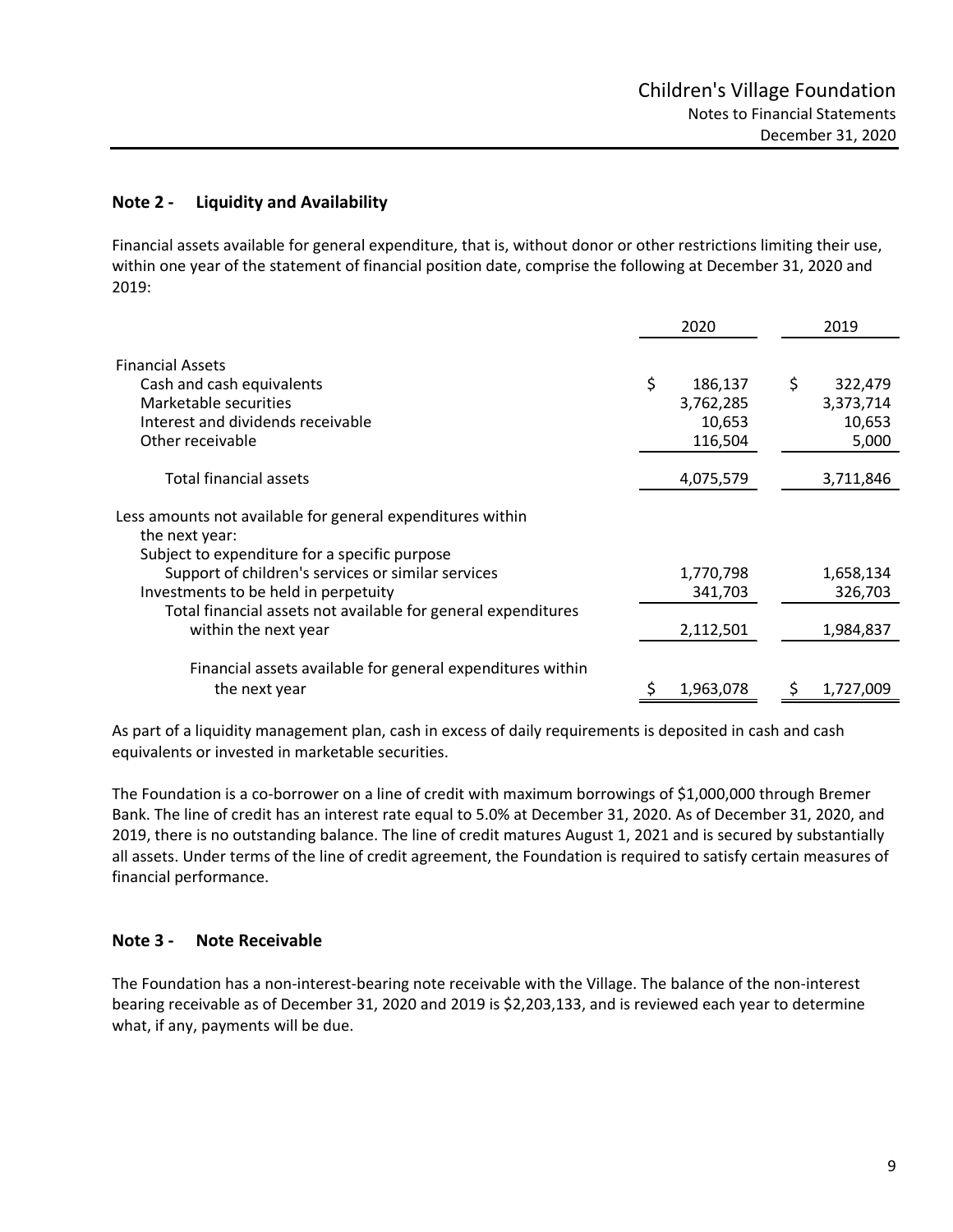## **Note 4 ‐ Fair Value Measurements and Disclosures**

Certain assets are reported at fair value in the financial statements. Fair value is the price that would be received to sell an asset or paid to transfer a liability in an orderly transaction in the principal, or most advantageous market at the measurement date under current market conditions regardless of whether that price is directly observable or estimated using another valuation technique. Inputs used to determine fair value refer broadly to the assumptions that market participants would use in pricing the asset or liability, including assumptions about risk. Inputs may be observable or unobservable. Observable inputs are inputs that reflect the assumptions market participants would use in pricing the asset or liability based on market data obtained from sources independent of the reporting entity. Unobservable inputs are inputs that reflect the reporting entity's own assumptions about the assumptions market participants would use in pricing the asset or liability based on the best information available.

A three‐tier hierarchy categorizes the inputs as follows:

- Level 1 quoted prices (unadjusted) in active markets for identical assets or liabilities that the Foundation can access at the measurement date.
- Level 2 Inputs other than quoted prices included within Level 1 that are observable for the asset or liability, either directly or indirectly. These include quoted prices for similar assets or liabilities in active markets, quoted prices for identical or similar assets or liabilities in markets that are not active, inputs other than quoted prices that are observable for the asset or liability, and market‐ corroborated inputs.
- Level 3 Unobservable inputs for the asset or liability. In these situations, the Foundation develops inputs using the best information available in the circumstances.

In some cases, the inputs used to measure the fair value of an asset or a liability might be categorized within different levels of the fair value hierarchy. In those cases, the fair value measurement is categorized in its entirety in the same level of the fair value hierarchy as the lowest level input that is significant to the entire measurement. Assessing the significance of a particular input to the entire measurement requires judgment, taking into account factors specific to the asset or liability. The categorization of an asset within the hierarchy is based upon the pricing transparency of the asset and does not necessarily correspond to the Foundation's assessment of the quality, risk or liquidity profile of the asset or liability.

A significant portion of the Foundation's investment assets are classified within Level 1 because they are comprised of equity securities with readily determinable fair values based on daily redemption values. US Federal agency debt securities and corporate debt securities are valued by the custodians of the securities using pricing models based on credit quality, time to maturity, stated interest rates and market‐rate assumptions and are classified within Level 2. The Foundation also holds an investment in a real estate investment trust. This is valued based on the private sales and trading of the company's shares and are classified within Level 2. The mineral rights values are determined based on analysis and input by specialists. These are considered to be Level 3 measurements.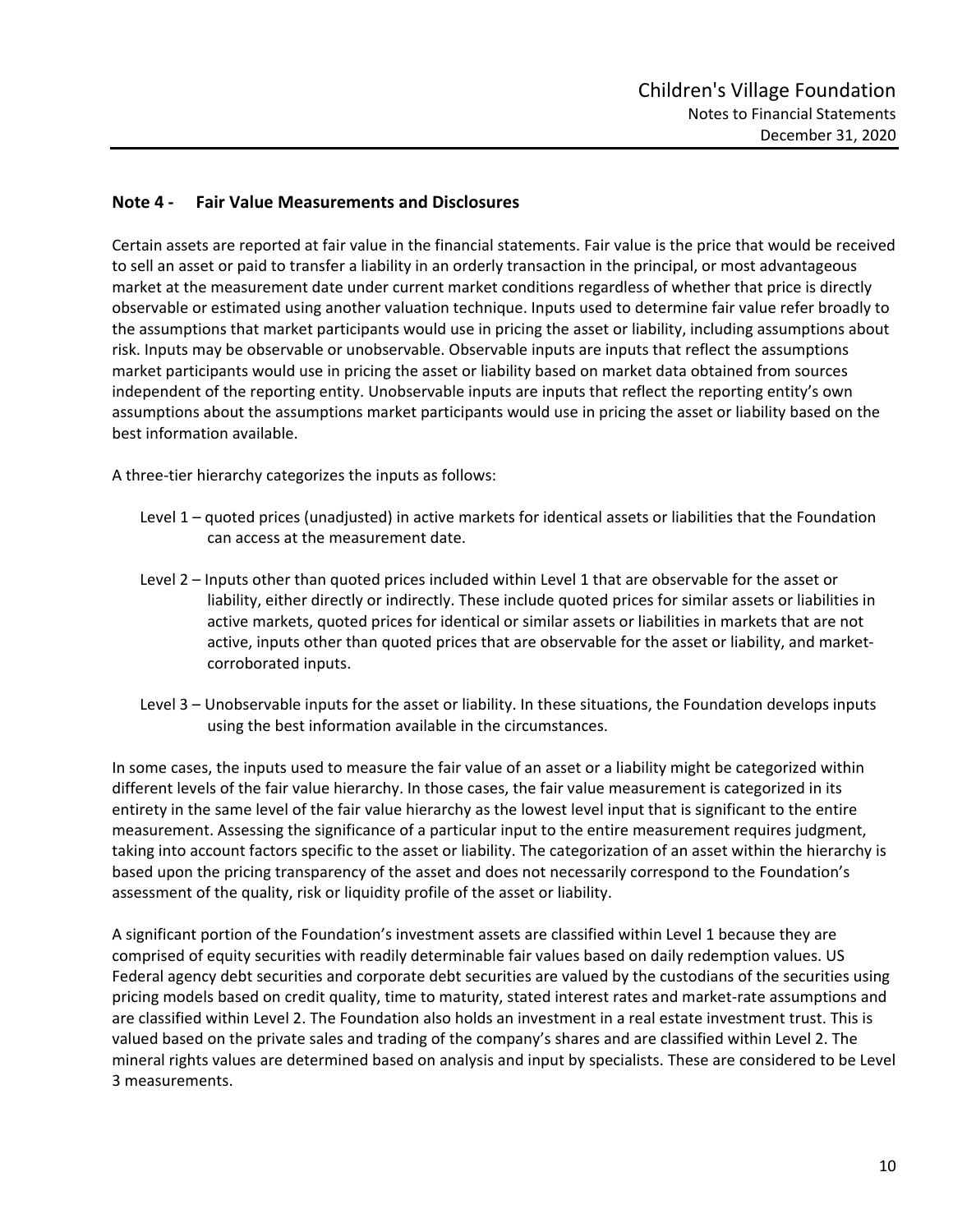| December 31, 2020                                                                           | Total                                        | Quoted<br>Prices in<br><b>Active Markets</b><br>(Level 1) | Other<br>Observable<br>Inputs<br>(Level 2) | Unobservable<br>Inputs<br>(Level 3) |
|---------------------------------------------------------------------------------------------|----------------------------------------------|-----------------------------------------------------------|--------------------------------------------|-------------------------------------|
| Assets                                                                                      |                                              |                                                           |                                            |                                     |
| <b>Equity securities</b><br>Fixed income<br>Real estate investment trusts<br>Mineral rights | \$<br>1,555,440<br>1,487,632<br>719,210<br>3 | Ś.<br>1,555,440                                           | \$<br>1,487,632<br>719,210                 | \$<br>3                             |
|                                                                                             | 3,762,285                                    | \$<br>1,555,440                                           | \$<br>2,206,842                            | \$<br>3                             |
| December 31, 2019                                                                           | Total                                        | Quoted<br>Prices in<br><b>Active Markets</b><br>(Level 1) | Other<br>Observable<br>Inputs<br>(Level 2) | Unobservable<br>Inputs<br>(Level 3) |
| Assets                                                                                      |                                              |                                                           |                                            |                                     |
| Equity securities<br>Fixed income<br>Real estate investment trusts<br>Mineral rights        | \$<br>1,420,792<br>1,271,989<br>680,930<br>3 | \$<br>1,420,792                                           | \$<br>1,271,989<br>680,930                 | \$<br>3                             |
|                                                                                             | 3,373,714<br>Ş                               | 1,420,792<br>\$                                           | \$<br>1,952,919                            | \$<br>3                             |

The following table presents assets measured at fair value on a recurring basis at December 31, 2020 and 2019:

The following is a reconciliation of the beginning and ending balance of assets measured at fair value on a recurring basis using significant unobservable inputs (Level 3) for the years ended December 31, 2020 and 2019:

|                                                      | 2020 |                               |  | 2019                |  |
|------------------------------------------------------|------|-------------------------------|--|---------------------|--|
| Balance, beginning of year<br>Investment return, net |      | 3<br>$\overline{\phantom{0}}$ |  | 25,220<br>(25, 217) |  |
| Balance, end of year                                 |      |                               |  |                     |  |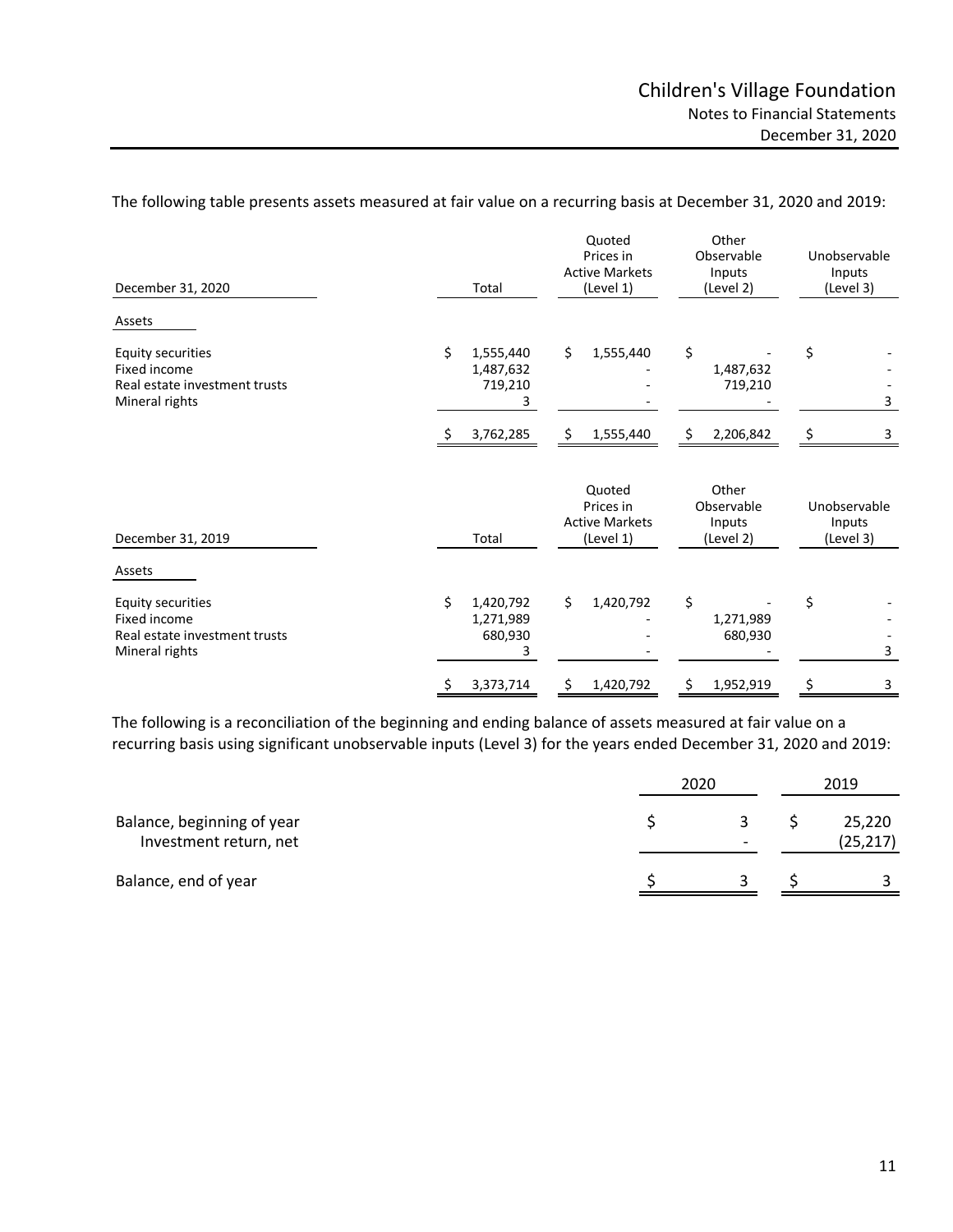# **Note 5 ‐ Endowments**

The Foundation's endowment (the Endowment) consists of approximately 21 individual funds established by donors. The interest on these funds provides annual funding for specific activities and general operations. Net assets associated with Endowment funds are classified and reported based on the existence or absence of donor‐imposed restrictions.

The Board of Directors has interpreted the North Dakota Uniform Prudent Management of Institutional Funds Act (UPMIFA) as requiring the preservation of the fair value of the original gift as of the date of the donor restricted endowment funds, unless there are explicit donor stipulations to the contrary. At December 31, 2020 and 2019, there were no such donor stipulations. As a result of this interpretation, the Organization retains in perpetuity (a) the original value of initial and subsequent gift amounts (including promises to give net of discount and allowance for doubtful accounts donated to the Endowment and (b) any accumulations to the Endowment made in accordance with the direction of the applicable donor gift instrument at the time the accumulation is added. Donor‐restricted amounts not retained in perpetuity are subject to appropriation for expenditure in a manner consistent with the standard of prudence prescribed by UPMIFA. The following factors are considered in making a determination to appropriate or accumulate donor-restricted endowment funds:

- The duration and preservation of the fund
- The purposes of the Foundation and the donor-restricted endowment fund
- General economic conditions
- The possible effect of inflation and deflation
- The expected total return from income and the appreciation of investments
- Other resources of the Foundation
- The investment policies of the Foundation

## **Investment and Spending Policies**

The Foundation has adopted investment and spending policies for the Endowment that attempt to provide a predictable stream of funding for operations while seeking to maintain the purchasing power of the endowment assets. Over time, long-term rates of return should be equal to an amount sufficient to maintain the purchasing power of the Endowment assets, to provide the necessary capital to fund the spending policy, and to cover the costs of managing the Endowment investments. The target rate of return is intended to maintain the purchasing power of current assets and all future contributions. To satisfy this long-term rate-of-return objective, the investment portfolio is structured on a total‐return approach through which investment returns are achieved through both capital appreciation (realized and unrealized) and current yield (interest and dividends).

The Endowment's spending policy, as approved by the Foundation Board, is to annually make available the investment returns for the donor's intended purposes.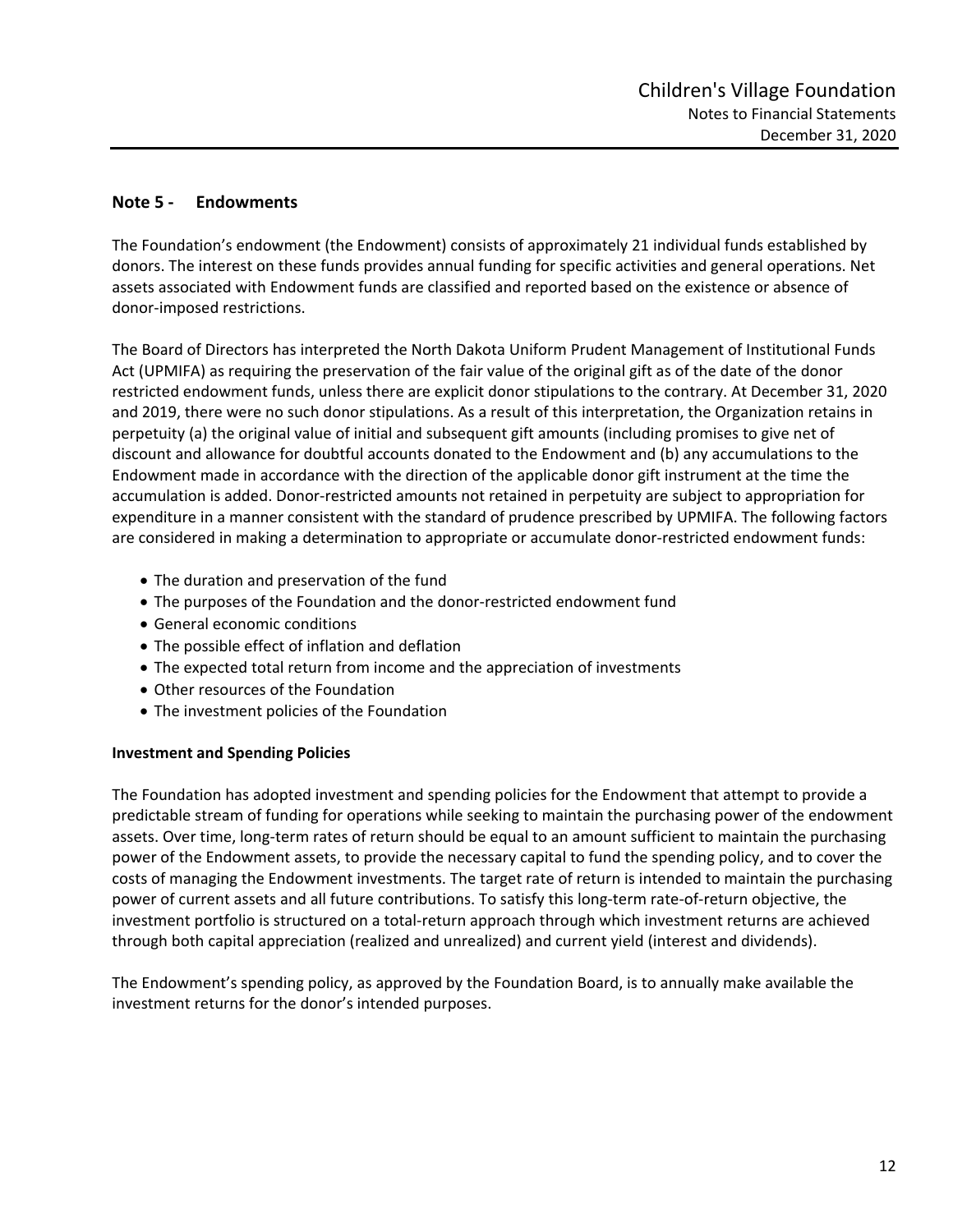Changes in Endowment net assets for the years ending December 31, 2020 and 2019 are as follows:

|                                   | For the Year Ending December 31, 2020 |              |  |                                   |    |          |
|-----------------------------------|---------------------------------------|--------------|--|-----------------------------------|----|----------|
|                                   | <b>Without Donor</b>                  | Restrictions |  | <b>With Donor</b><br>Restrictions |    | Total    |
| Endowment net assets, beginning   |                                       |              |  |                                   |    |          |
| of year                           | \$                                    |              |  | 326,703                           | \$ | 326,703  |
| Investment return:                |                                       |              |  |                                   |    |          |
| Investment income                 |                                       |              |  | 1,441                             |    | 1,441    |
| Net appreciation/(depreciation)   |                                       |              |  |                                   |    |          |
| (realized and unrealized)         |                                       |              |  | 34,456                            |    | 34,456   |
| Contributions                     |                                       |              |  | 15,000                            |    | 15,000   |
| Transfer                          |                                       |              |  | (35,897)                          |    | (35,897) |
| Endowment net assets, end of year |                                       |              |  | 341,703                           |    | 341,703  |

|                                   | For the Year Ending December 31, 2019 |                      |   |                                   |    |           |
|-----------------------------------|---------------------------------------|----------------------|---|-----------------------------------|----|-----------|
|                                   | <b>Restrictions</b>                   | <b>Without Donor</b> |   | With Donor<br><b>Restrictions</b> |    | Total     |
| Endowment net assets, beginning   |                                       |                      |   |                                   |    |           |
| of year                           | \$                                    |                      | Ś | 301.805                           | \$ | 301,805   |
| Investment return:                |                                       |                      |   |                                   |    |           |
| Investment income                 |                                       |                      |   | 3,894                             |    | 3,894     |
| Net appreciation/(depreciation)   |                                       |                      |   |                                   |    |           |
| (realized and unrealized)         |                                       |                      |   | 27,940                            |    | 27,940    |
| Contributions                     |                                       |                      |   | 24,898                            |    | 24,898    |
| Transfer                          |                                       |                      |   | (31, 834)                         |    | (31, 834) |
| Endowment net assets, end of year |                                       |                      |   | 326,703                           |    | 326,703   |

## **Note 6 ‐ Net Assets with Donor Restrictions**

Donor restricted net assets with a purpose restriction as of December 31, 2020 and 2019 are \$1,770,798 and \$1,658,134, which represent amounts contributed and to be used toward the support of children's services or similar services.

In 2020 and 2019, net assets were released from restrictions in the amount of \$35,897 and \$31,834, respectively. These amounts are included in net assets released from restrictions in the accompanying financial statements.

Donor restricted net assets that are perpetual in nature as of December 31, 2020 and 2019 are \$341,703 and \$326,703, which represent amounts contributed to the endowment to support the mission of the Foundation.